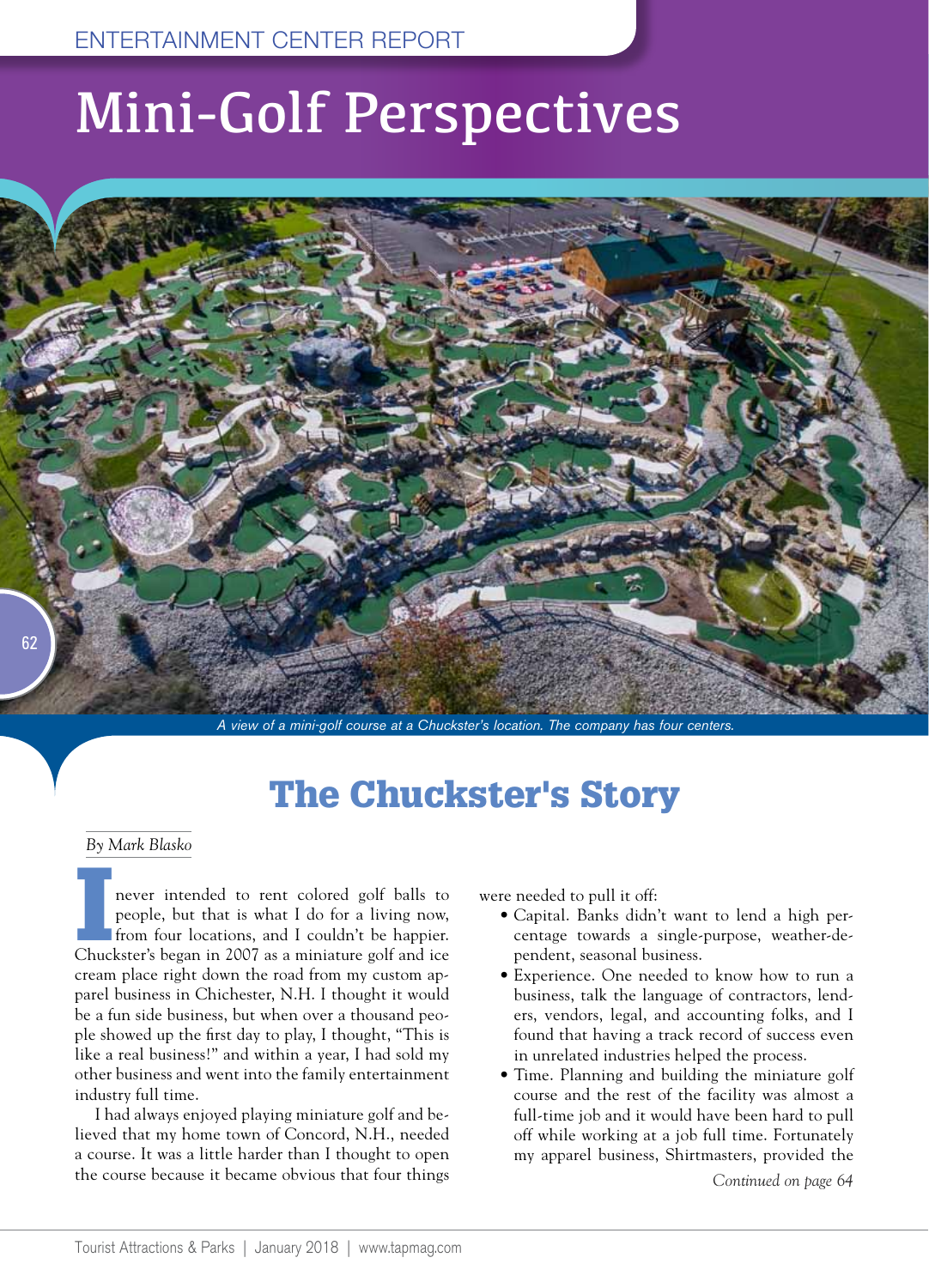

niature THE LEADER IN COURSE DESIGN & CONSTRUCTION For 50+ Years!





# **LEADING THE** INI GO **IDUSTR**

At Harris, we design miniature golf courses that are fun and challenging with strong curb appeal to draw customers and keep them coming back. With more than 50 years of experience and 800 courses worldwide. Harris is the leader in course design and construction.

- Fun family business to operate
- · Seasonal operation
- Low overhead
- · High profit margins
- · High return on investment
- Every course custom-designed
- Fixed-price guarantee
- State-of-the-art color CAD design



Contact us today to speak with a representative or request a free copy of our 16-page brochure.

(888) 294-6530 www.harrisminigolf.com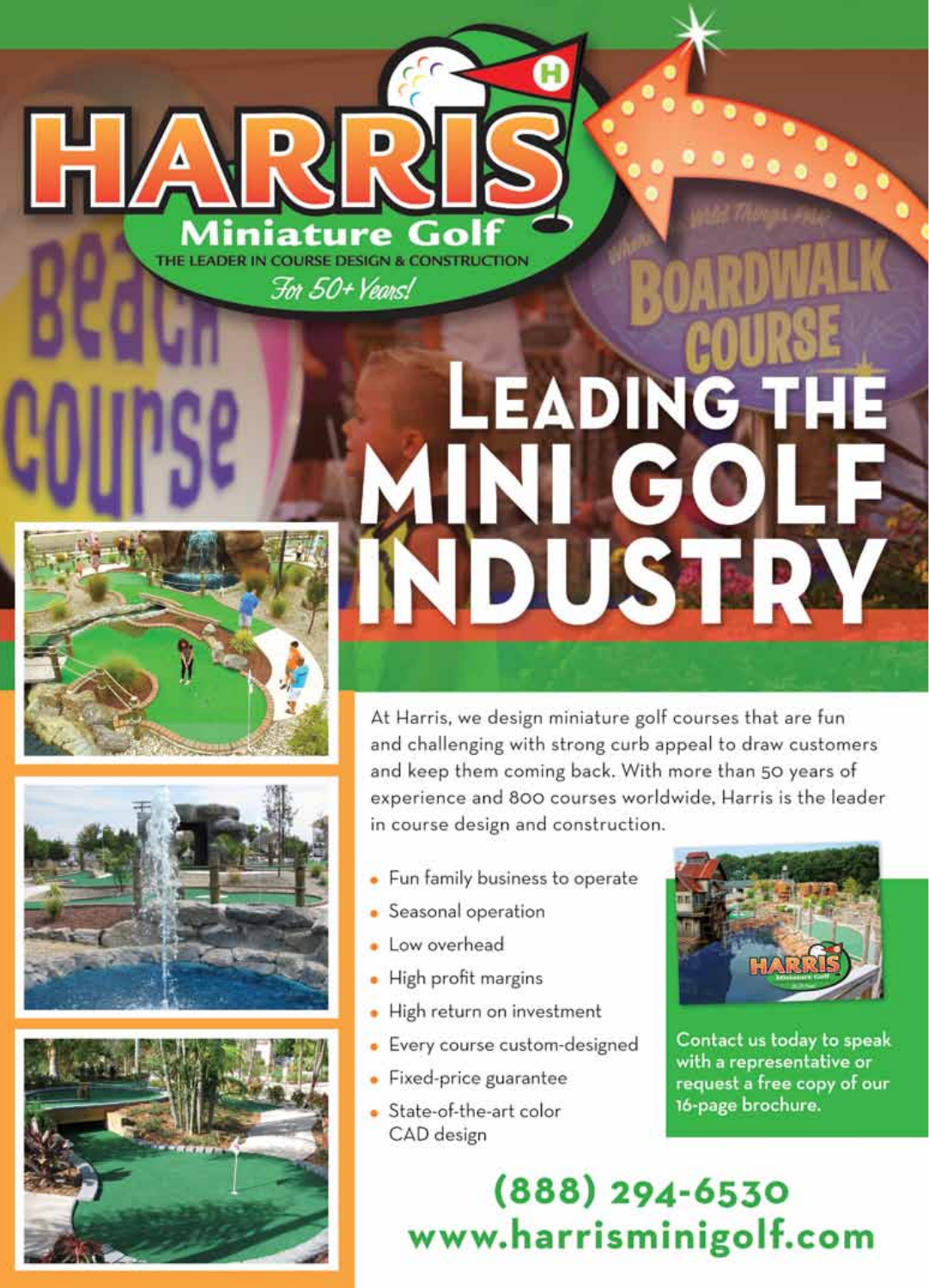### *The Chuckster's Story (From page 62)*

capital, experience, and time to make Chuckster's appear.

• Persistence. Persistence is a polite way to say stubbornness, but it was definitely needed to overcome things like resistance from residential abutters at the planning board, wetland issues, financing challenges, etc. Many people with less persistence might have given up along the way.

After attending the Rookies and Newcomers workshop at IAAPA, I then sought out a miniature golf course builder to work with. Harris Miniature Golf worked collaboratively with me to design a challenging, interest-

> **PN PRODUCT**

**NEWS** 



*For the owner of Chuckster's, observing many guests playing miniature golf over time helps in the planning of the next location.*

## **Miniature Golf** Product News

### **Miniature Golf Props**

Big Sky miniature golf props are made from the same rugged materials as our portable miniature golf holes. Each are hand-sculpted, sealed and painted to withstand years of indoor or outdoor abuse. These eye-catching designs can add points of interest to your home, your garden or your retail sales environment. Have a point-of-sale kiosk in mind? Call us and let Big Sky Miniature Golf help you bring your ideas to life.

(For more information, visit bigskyminiaturegolf. com.)

> *Contact Big Sky for quality miniature golf construction and props.*